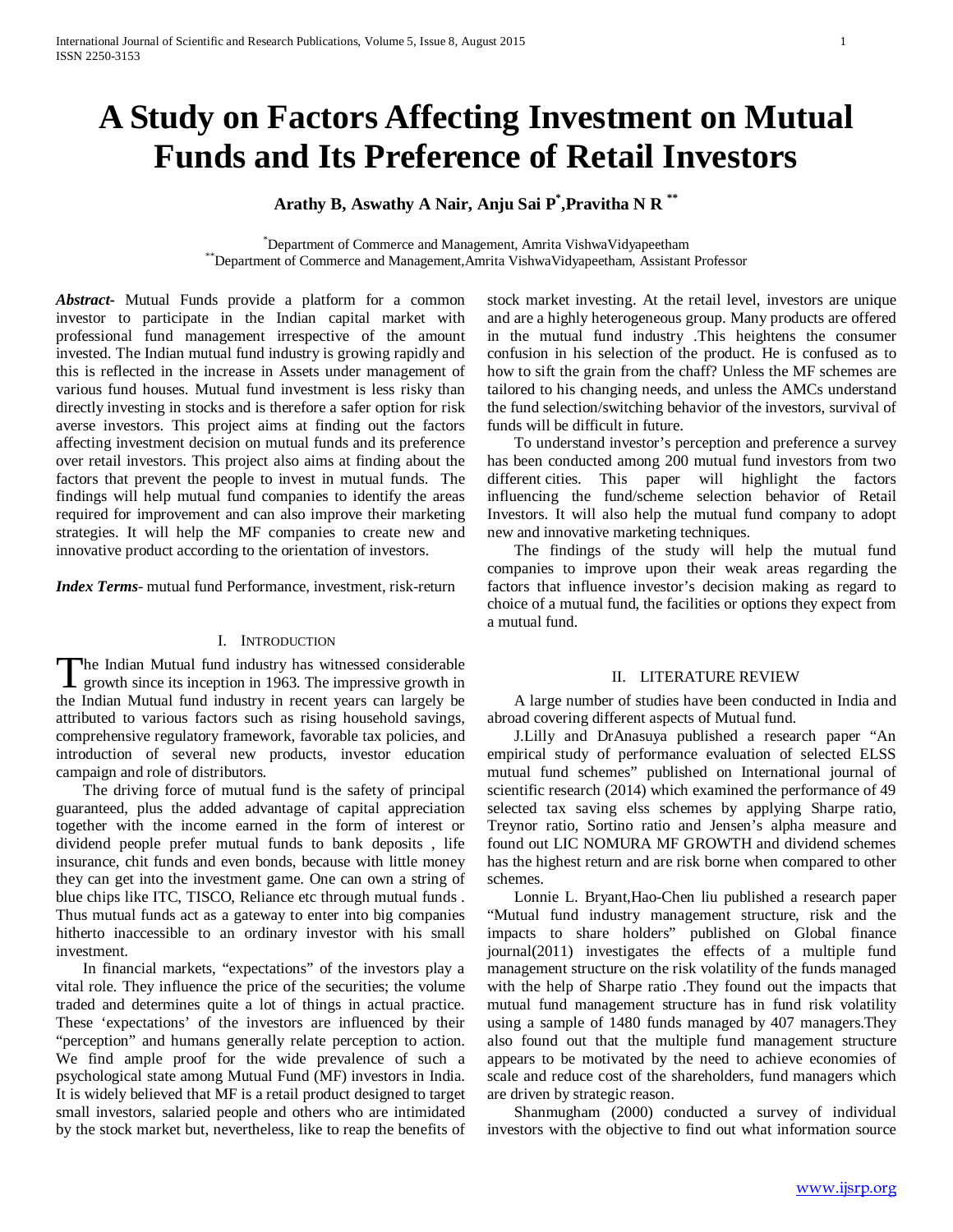investor depends on. The results explained that they are economical, sociological and psychological factors which control investment decisions.

 MadhusudhanVJambodekar (1996) conducted his study to size-up the direction of mutual funds in investors and to identify factors that influence mutual fund investment decision. The study tells that open-ended scheme is most favored among other things and that income schemes and open-ended schemes are preferred over closed- ended and growth schemes. News papers are used as information source, safety of principal amount and investor services are priority points for investing in mutual funds.

## III. STATEMENT OF THE PROBLEM

 Many schemes have been offered by the mutual fund sector which provides various benefits. This project aims at analyzing the factors that influence the investment decisions with regards to mutual funds and the retail investors perception and awareness towards Mutual funds.

## IV. OBJECTIVE OF THE STUDY

### **PRIMARY OBJECTIVE**

- To analyze the factors influencing investments decisions of retail investors in Mutual funds.
- To study the investors perception and preference towards Mutual funds.

#### V. SECONDARY OBJECTIVE

- To identify the factors which prevent the investors from investing in mutual funds?
- To find out the motivating factors which encourages the investors to invest in mutual fund industry.
- To analyze the performance of various mutual fund schemes and suggest the best one.

#### VI. SCOPE OF THE STUDY

 This project is limited to the study of certain selected factors and its effect on retail investors in their investment on mutual funds, analyzing retail investor's perception towards the mutual fund industry .The study is limited to Trivandrum and Ernakulam

## VII. RESEARCH METHODOLOGY

- **RESEARCH DESIGN:-** For obtaining complete and accurate information,descriptive research is chosen.. Descriptive research includes surveys and fact finding enquiries of different kind.
- **RESEARCH APPROACH**:- The approach adopted in this study is survey approach.
- **RESEARCH INSTRUMENT**:- The research instrument used in the study is Questionnaire and Personal interview method.The questionnaire consists of both open end and close end questions.
- **DATA SOURCE:** The data used for the study is Primary data.Primary data is the data collected for the purpose of study by the samples taken.The primary data was collected by conducting a personal interview through a structured questionnaire.
- **SAMPLING AREA**:- Ernakulam and Trivandrum
- **SAMPLE SIZE:** The sample size of the study is limited to 200 investors.
- **SAMPLING PROCEDURE:** The sampling procedure used in this study is Snowball sampling and Random sampling. Snowballsampling is a non-probability sampling technique where existing study subjects recruit future subjects from among their acquaintances. Thus the sample group appears to grow like a rolling snowball. Asimple random sample is a subset of individuals chosen from a larger set . Each individual is chosen randomly and entirely by chance, such that each individual has the same probability of being chosen at any stage during the sampling process, and each subset of *k* individuals has the same probability of being chosen for the sample as any other subset of *k* individuals

#### VIII. LIMITATIONS OF THE STUDY

- Sample size of the study was limited to 200 only. The sample size may not represent the whole market.
- The study has not been conducted over an extended period of time considering both market ups and downs.The market state has a significant influence on the buying patterns and preferences of investors.The study cannot capture such situations.
- The study is limited to the investors of ernakulam and Trivandrum cities.Therefore the inferences cannot be generalized.

#### IX. FINDINGS

 **Findings for objective 1:** *To analyze the factors influencing investments decisions of retail investors in Mutual funds.*

> *1.* Tax benefits, high return, price and capital appreciation are some of the major factors which the investor will look into while investing in mutual fund. Liquidity, diversification, risk and brand image also have influence on the final mutual fund purchase decision of the investor but not as much as the former.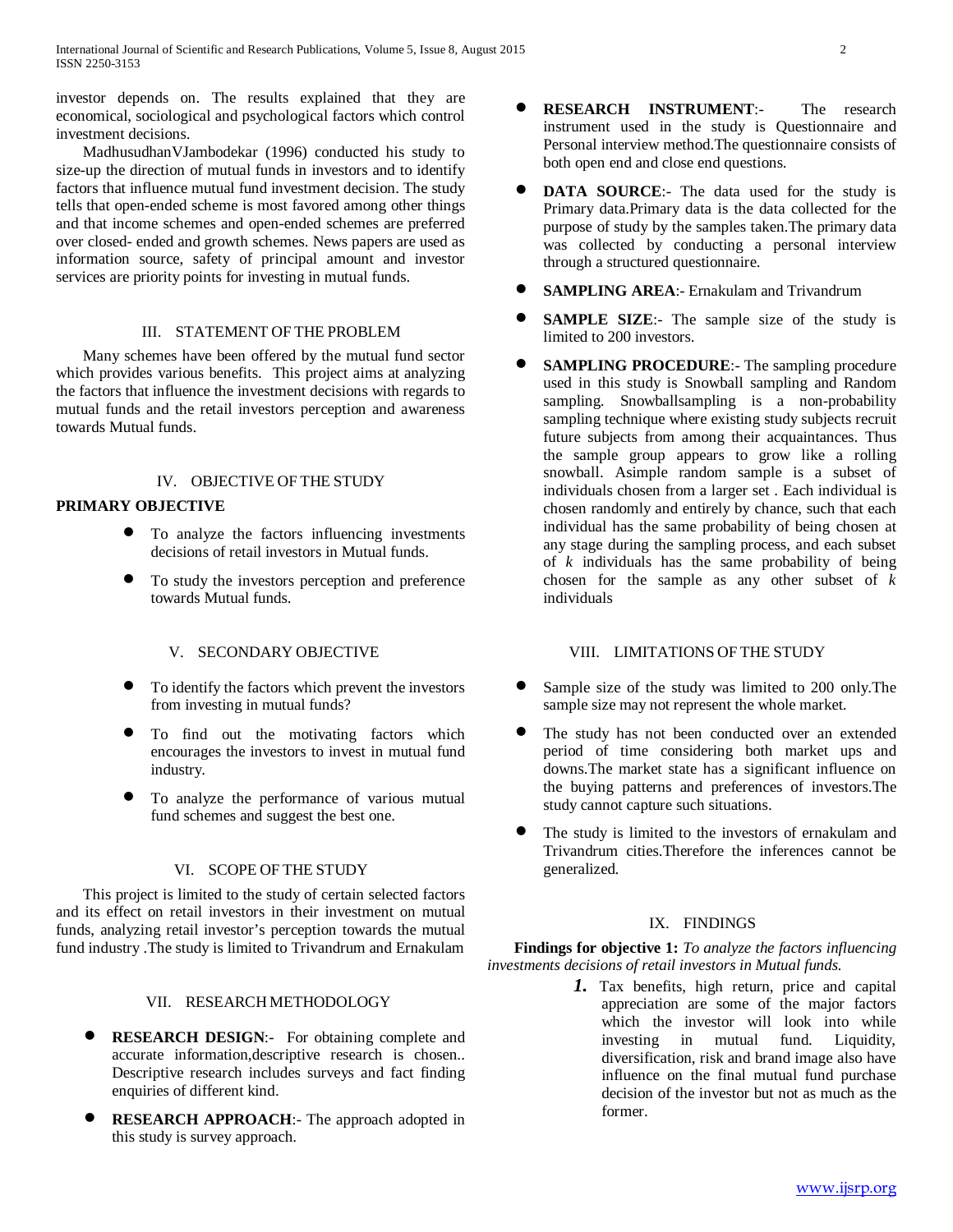- *2.* Prospective retail investors seem to seek expert advice and rely on it the most while taking their investment decision. Some investors depend on the ratings given by CRISIL, ICRA etc to decide as to where to invest. And a few investors seem to analyze about the past performance (NAV) or the asset management company.
- *3.* Retail investors' gathers information about the performance of various mutual funds mainly from brokers, financial consultants, financial institutions, internet, TV channels and magazines/newspapers respectively.
- *4.* The primary source of knowledge about mutual funds as an investment option is from sales representatives to most of the retail investor followed by internet, newspaper/journals, television and from friends /relatives.

**Findings for objective 2:** *To study the investors' perception and preference towards Mutual funds.*

- *1.* Mutual funds are gaining popularity. Even though the total money invested is small, but the number of investors are large and they would like to invest more in these in future.
- *2.* Strong grievance mechanism, regulations and expert advice might turn NMFI into MFI. However, information about government regulations and training programme would not be of much help in motivating NMFI towards investment in mutual funds.
- *3.* Investors have started to invest in mutual fund the most since three years, one year, two years, five years and four years respectively. Only a few investors have investment in mutual fund since more than five years.
- *4.* Most of the investors invest once in a year, some invest once in six months and some on monthly basis investors with investment pattern as very rare are least .This infers that almost all investors follows a regular investment pattern .
- *5.* Mode of communication for receiving updates and performance of the portfolio of mutual fund investment is e-mail /internet for most of the investors, they also prefer telephone and personal visit and direct mail is the least preferred mode of communication.
- *6.* The level of satisfaction of investors regarding mutual fund on the basis of risk exposure is average and that of overall experience is also average.
- *7.* Most of the investors accept the fact that investing in mutual fund will lead to economic development.

**Findings for objective 3***: To identify the factors that prevent the investors from investing in mutual funds*

> *1.* Factors which prevent investors from investing in mutual fund mainly is bitter past experience .Difficulty in selection of schemes is another preventing factor. For some investors lack of confidence in service being provided and inefficient investment advisers prevents them from investing and a few investors think that it is lack of knowledge that prevents them from investing in mutual fund.

**Findings for objective 4***: To find out the motivating factors that encourages the investors to invest in mutual fund industry*

> *1.* Tax benefit, return potential, liquidity, low cost and transparency are the major factors that motivate a retail investor to invest in mutual fund. Economies of scale are also a motivating factor to a certain extent.

**Findings for objective 5***: To analyze the performance of various mutual fund schemes and suggest the best one*

- *1.* The mutual fund plan which is considered the best is equity plan followed by income plan, balanced plan and other sector specific or special plans.
- *2.* Equity based schemes are preferred over debt schemes

## X. SUGGESTIONS AND RECCOMENDATIONS

- The mutual fund product designers have to craft strategies to introduce innovative products to improve the scope of the mutual funds market
- The retail investors may be divided into various groups so that right product shall be served to the right customer
- To increase the loyalty and trust among the investors, proper information and knowledge should be provided to them.
- Financial consultants must ensure transparency and responsibility and they should be capable of catering the needs of the retail investors as well as marketing the mutual fund products

## XI. CONCLUSION

- The mutual funds have emerged as one of the important class of financial intermediaries which cater to the needs of the retail investors
- The major factors influencing the investment decision of retail investors are tax benefits, high return, price and capital appreciation
- Equity based schemes are the most preferred
- Bitter past experience is the major preventing factor while considering investment decisions